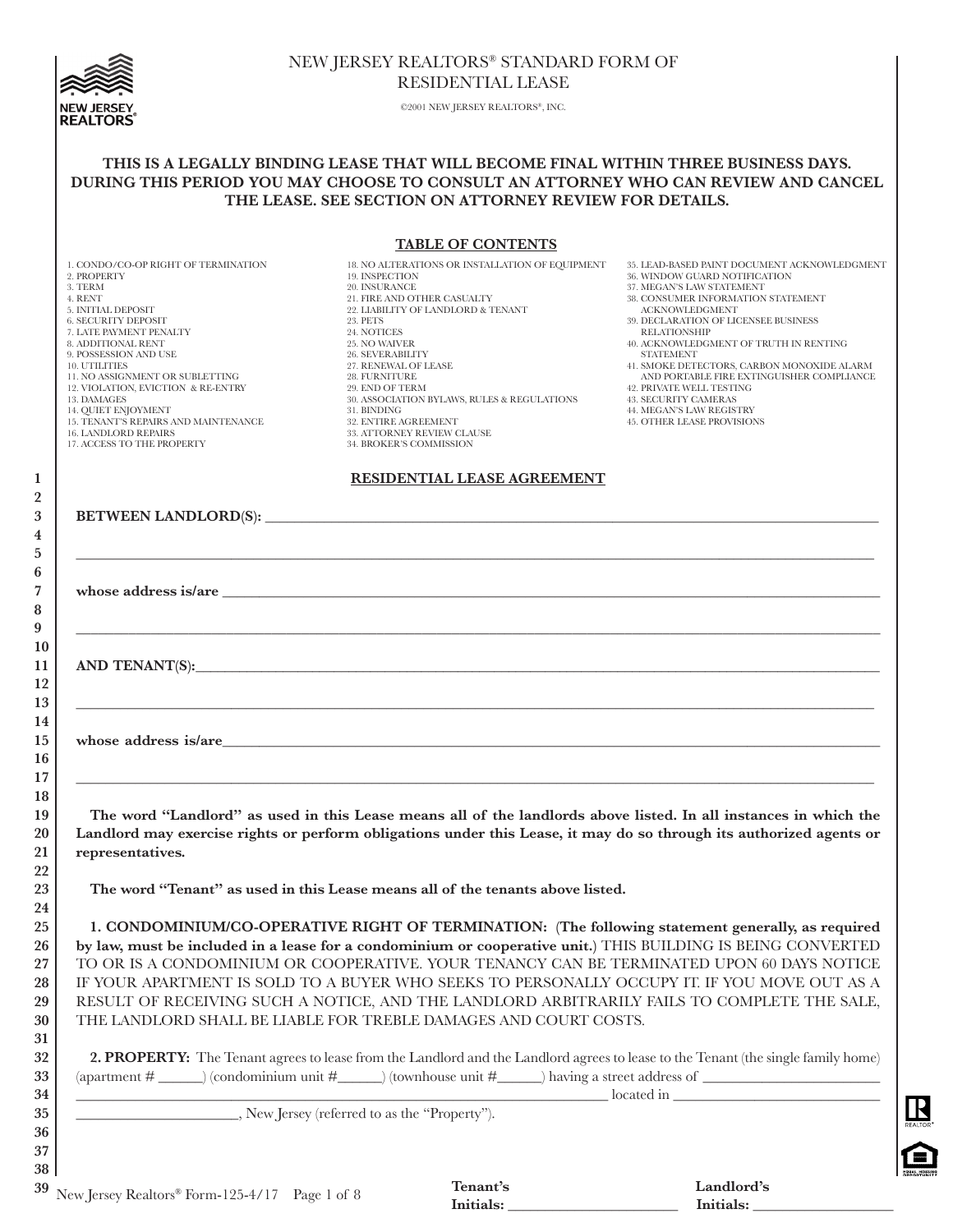| as the "Term". If the Landlord is unable to give possession of the Property to the Tenant on the first day of the Term, the Landlord shall                                                                                                                                                             |                    |
|--------------------------------------------------------------------------------------------------------------------------------------------------------------------------------------------------------------------------------------------------------------------------------------------------------|--------------------|
| not have any liability to the Tenant. However, the Tenant shall not be liable for the payment of rent until the Landlord gives possession of                                                                                                                                                           |                    |
| the Property to the Tenant. If the Landlord fails to give possession of the Property within 30 days of the start date set forth above, then                                                                                                                                                            |                    |
| the Tenant may terminate this Lease by giving notice to Landlord. If the first day of the Term is delayed, then the last day of the Term                                                                                                                                                               |                    |
| shall be adjusted accordingly, so that the Term remains for the number of months or years above stated.                                                                                                                                                                                                |                    |
|                                                                                                                                                                                                                                                                                                        |                    |
| <b>4. RENT:</b> The rent for the Term of this Lease is \$                                                                                                                                                                                                                                              |                    |
|                                                                                                                                                                                                                                                                                                        |                    |
|                                                                                                                                                                                                                                                                                                        |                    |
|                                                                                                                                                                                                                                                                                                        | (NAME AND ADDRESS) |
| 5. INITIAL DEPOSIT: Tenant has paid an initial deposit of \$______________ received on _________________ that will                                                                                                                                                                                     |                    |
| be credited towards ___________ the first month's rent or ____________ the Security Deposit. The balance shall be paid as fol-                                                                                                                                                                         |                    |
|                                                                                                                                                                                                                                                                                                        |                    |
|                                                                                                                                                                                                                                                                                                        |                    |
| 6. SECURITY DEPOSIT: The Tenant shall pay to the Landlord the sum of \$__________(the "Security Deposit," which can-<br>not exceed one and one-half months rent) to assure that the Tenant performs all of the Tenant's obligations under this Lease. If the                                           |                    |
|                                                                                                                                                                                                                                                                                                        |                    |
| Landlord collects any additional Security Deposit, the additional security collected annually shall not be greater than 10 percent of the                                                                                                                                                              |                    |
| current Security Deposit. Landlord shall comply with the Rent Security Deposit Act, N.J.S.A. 46:8-19 et seq. (the "Act"), unless this Lease                                                                                                                                                            |                    |
| is for owner occupied Property with not more than two rental units or is a seasonal tenancy of not more than 125 consecutive days. Any                                                                                                                                                                 |                    |
| attempt to waive the requirements of the Act is prohibited and void as a matter of law.                                                                                                                                                                                                                |                    |
| The Act requires depositing the Security Deposit into a banking institution or investment company in New Jersey and notifying the Tenant in                                                                                                                                                            |                    |
| writing of the name and address of the banking institution or investment company, the type of account in which the Security Deposit is deposited                                                                                                                                                       |                    |
| or invested (for example, interest bearing or money market), the amount of the Security Deposit, and the current rate of interest for the account                                                                                                                                                      |                    |
| within 30 days of each of the following: (a) the Landlord's receipt of the Security Deposit from the Tenant; (b) the Landlord moving the deposit                                                                                                                                                       |                    |
| from one institution or fund to another (unless the move is due to a merger, in which case a notice to the Tenant must be within 30 days of receipt                                                                                                                                                    |                    |
| of notice by the Landlord of the merger if the merger occurs more than 60 days prior to the annual interest payment); or (c) the transfer or convey-                                                                                                                                                   |                    |
| ance of ownership or control of the Property. Such notice also must be provided at the time of each annual interest payment. All interest earned                                                                                                                                                       |                    |
| on the Security Deposit shall be paid to the Tenant in cash or be credited toward the payment of rent due under this Lease upon the anniversary<br>date of this Lease, the renewal of the Term or on January 31, if the Landlord gives the Tenant written notice that interest will be paid on January |                    |
|                                                                                                                                                                                                                                                                                                        |                    |

The Act also provides that, if the Landlord sells or conveys the Property during the Term of this Lease, the Landlord will transfer the Security Deposit plus the undistributed interest to the new owner. The Landlord shall notify the Tenant of the sale or conveyance, as well as the name and address of the new owner. The notice shall be given by registered or certified mail within five days after conveyance of title. After acquisition of the Property, the new owner shall be liable for investing the Security Deposit, making all interest payments, giving all notices and returning the Security Deposit as required under the Act, even if the Landlord fails to transfer the Security Deposit.

The Landlord shall inspect the Property after the Tenant vacates at the end of the Term. Within 30 days of the termination of this Lease, the Landlord shall return the Security Deposit plus the undistributed interest to the Tenant, less any charges expended by the Landlord for damages to the Property resulting from the Tenant's occupancy. The interest and deductions shall be itemized in a statement by the Landlord, and shall be forwarded to the Tenant with the balance of the Security Deposit by personal delivery, or registered or certified mail. The Security Deposit may not be used by the Tenant for the payment of rent without the written consent of the Landlord.

**7. LATE PAYMENT PENALTY:** If the Tenant does not pay the rent by the \_\_\_\_\_\_\_\_\_\_\_ day of the month, the Tenant shall pay a late charge of \_\_\_\_\_\_\_\_\_\_\_\_\_ until the rent is received by Landlord. The late charge shall be added to the rent, and shall be considered as additional rent, which is defined in Section 8. In the event any rent check is returned unpaid due to insufficient funds, the Tenant agrees to pay the Landlord a \$\_\_\_\_\_\_\_\_\_\_\_\_\_\_\_\_\_\_ processing charge. In such event, the Landlord reserves the right to demand that future rent payments be made in cash, bank or certified check.

**8. ADDITIONAL RENT:** Landlord may perform any obligations under this Lease which are Tenant's responsibility and which Tenant fails to perform. The cost to Landlord for such performance may be charged to tenant as "additional rent" which shall be due and payable with the next installment of monthly rent. Landlord has the same rights against Tenant for failure to pay additional rent as Landlord has for Tenant's failure to pay monthly rent. This means that the Landlord may evict Tenant for failure to pay additional rent.

**9. POSSESSION AND USE:** The Landlord shall give possession of the Property to the Tenant for the Term of this Lease except as otherwise provided in this Lease. The Tenant shall occupy the Property only as a private residence, and will not use the Property for any business, trade or profession. The Tenant shall not store any flammable, dangerous or hazardous materials at the Property, other than ordinary household cleaning materials. The Property shall not be allowed to be vacant for any extended period of time.

31.

New Jersey Realtors<sup>®</sup> Form-125-4/17 Page 2 of 8 **Tenant's** Landlord's Landlord's Landlord's Landlord's Landlord's Landlord's Landlord's Landlord's Landlord's Landlord's Landlord's Landlord's Landlord's Landlord's Landlord

**Initials: \_\_\_\_\_\_\_\_\_\_\_\_\_\_\_\_\_\_\_\_\_\_\_ Initials: \_\_\_\_\_\_\_\_\_\_\_\_\_\_\_\_\_\_\_**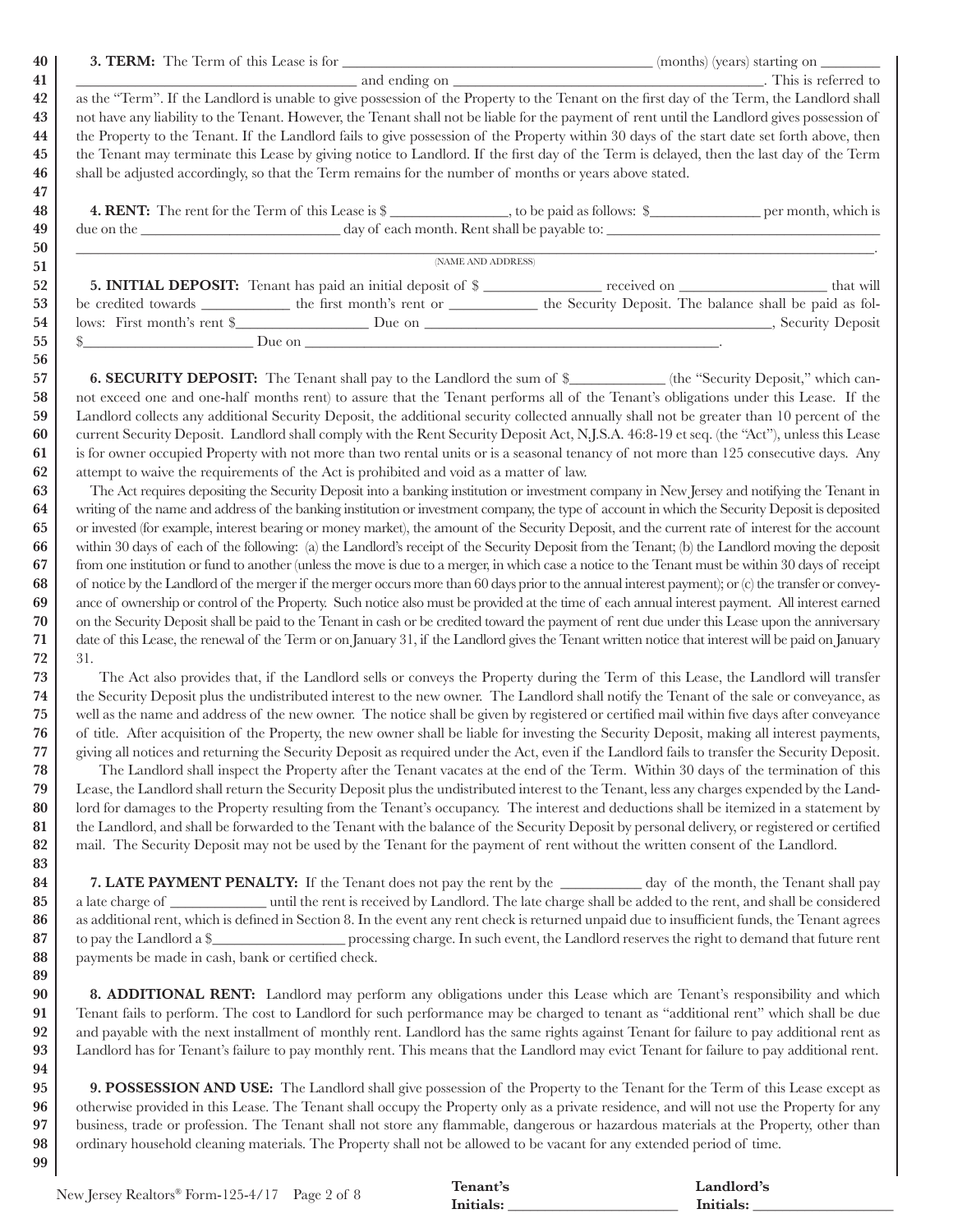| 100 | 10. UTILITIES: The Tenant shall arrange to have the utilities transferred into Tenant's name prior to occupancy, and shall be respon-                 |  |  |  |
|-----|-------------------------------------------------------------------------------------------------------------------------------------------------------|--|--|--|
|     | 101   sible for paying the following utility services: $\Box$ Gas $\Box$ Electric $\Box$ Water $\Box$ Heat $\Box$ Sewer $\Box$ General Trash Disposal |  |  |  |
|     | $102$ $\Box$ (Other)                                                                                                                                  |  |  |  |

**103 104** The Landlord shall provide and pay for the following utility services:  $\Box$  Gas  $\Box$  Electric  $\Box$  Water  $\Box$  Heat  $\Box$  Sewer q General Trash Disposal q (Other) \_\_\_\_\_\_\_\_\_\_\_\_\_\_\_\_\_\_\_\_\_\_\_\_\_\_\_\_\_\_\_\_\_\_\_\_\_\_\_\_\_\_\_\_\_\_\_\_\_\_\_\_\_\_\_\_\_\_. The Tenant agrees

**105 106 107** not to waste or unreasonably use any utility or appliance that is provided by the Landlord. Landlord shall not be responsible for any damage or loss caused to Tenant or Tenant's property because of an interruption in utility services over which Landlord has no reasonable means of control. Any such interruption shall not be grounds for Tenant to reduce or stop paying rent.

**11. NO ASSIGNMENT OR SUBLETTING:** The Tenant may not assign this Lease, sublet all or any part of the Property, or permit any other person to use the Property without the prior written permission of the Landlord. The Landlord may withhold such permission in Landlord's sole and absolute discretion.

**113 114 115 116 117 12. VIOLATION, EVICTION AND RE-ENTRY:** The Landlord reserves the right of re-entry. This means that if the Tenant violates the terms of this Lease, the Landlord may terminate this Lease and regain possession of the Property. This is done by a court proceeding known as an eviction. A complaint is served upon the Tenant and the Tenant must appear in court. The Landlord may also evict the Tenant for any other cause which is permitted by applicable law. When the eviction proceeding is concluded, the Landlord may regain possession of the Property.

**119 120 121 13. DAMAGES:** The Tenant is liable for all the Landlord's damages caused by the Tenant's breach of this Lease. Such damages may include loss of rent, the cost of preparing the Property for re-renting and a brokerage commission incurred finding a new tenant as a result of the Tenant's eviction or if the Tenant moves out prior to the end of the Term.

**123 124 14. QUIET ENJOYMENT:** The Tenant may occupy the Property without interference, subject to Tenant's compliance with the Terms of this Lease.

#### **126 15. TENANT'S REPAIRS AND MAINTENANCE:** The Tenant shall:

- **127 128** (a) Pay for all repairs, replacements and damages caused by the act or neglect of the Tenant, the Tenant's family, domestic employees, guests or visitors, which includes but is not limited to sewer and plumbing drainage problems caused by the Tenant.
- **129** (b) Keep and maintain the Property in a neat, clean, safe and sanitary condition.
- **130** (c) Cut the grass and maintain the shrubbery.
- **131** (d) Drive and park vehicles only in designated areas, if any.
- **132** (e) Take good care of the Property and all equipment, fixtures, carpeting and appliances located in it.
- **133** (f) Keep the furnace clean, and regularly change the furnace filters, if applicable.
- **134** (g) Keep nothing in the Property which is flammable, dangerous or which might increase the danger of fire or other casualty.
- **135** (h) Promptly notify the Landlord of any condition which requires repairs to be done.
- **136** (i) Use the electric, plumbing and other systems and facilities in a safe manner.
- **137 138** (j) Promptly remove all garbage and recyclables from the Property and place it at the curb (or other designated area) in the proper containers in accordance with the prescribed pick-up schedule.
- **139** (k) Not engage in any activity which may cause a cancellation or an increase in the cost of the Landlord's insurance coverages.
- **140** (l) Use no more electricity than the receptacles, wiring or feeders to the Property can safely carry.
- **141 142** (m) Obey all instructions, written or otherwise, of the Landlord for the care and use of appliances, equipment and other personal property.
- **143** (n) Do nothing to destroy, deface or damage any part of the Property.
- **144 145** (o) Promptly comply with all orders and rules of the Board of Health or any other governmental authority which are directed to the Tenant.
- **146** (p) Do nothing which interferes with the use and enjoyment of neighboring properties.
- **147** (q) Do nothing to cause any damage to any trees or landscaping on the Property.
- **148** (r) Keep the walks and driveway free from dirt, debris, snow, ice and any hazardous objects.
- **149 150** (s) Comply with such rules and regulations that may be published from time to time by the Landlord.

**151 152 153 154 16. LANDLORD REPAIRS:** The Landlord shall make any necessary repairs and replacements to the vital facilities serving the Property, such as the heating, plumbing and electrical systems, within a reasonable time after notice by the Tenant. The Tenant may be liable for the cost of such repairs and replacements pursuant to Section 15. The Landlord shall not be liable for interruption of services or inconvenience resulting from delays in making repairs or replacements if due to circumstances beyond Landlord's reasonable control.

**155**

**118**

**122**

**125**

**156 157 158 159 17. ACCESS TO THE PROPERTY:** The Landlord shall have access to the Property on reasonable notice to the Tenant in order to (a) inspect the interior and exterior of the Property, (b) make necessary repairs, alterations, or improvements, (c) supply services, and (d) show it to prospective buyers, appraisers, contractors or insurers. The Landlord may enter the Property without prior notice in the event of an emergency or if the Tenant is not home for more than seven consecutive days. If this Lease is not renewed as per Section 27 of this

**Initials: \_\_\_\_\_\_\_\_\_\_\_\_\_\_\_\_\_\_\_\_\_\_\_ Initials: \_\_\_\_\_\_\_\_\_\_\_\_\_\_\_\_\_\_\_**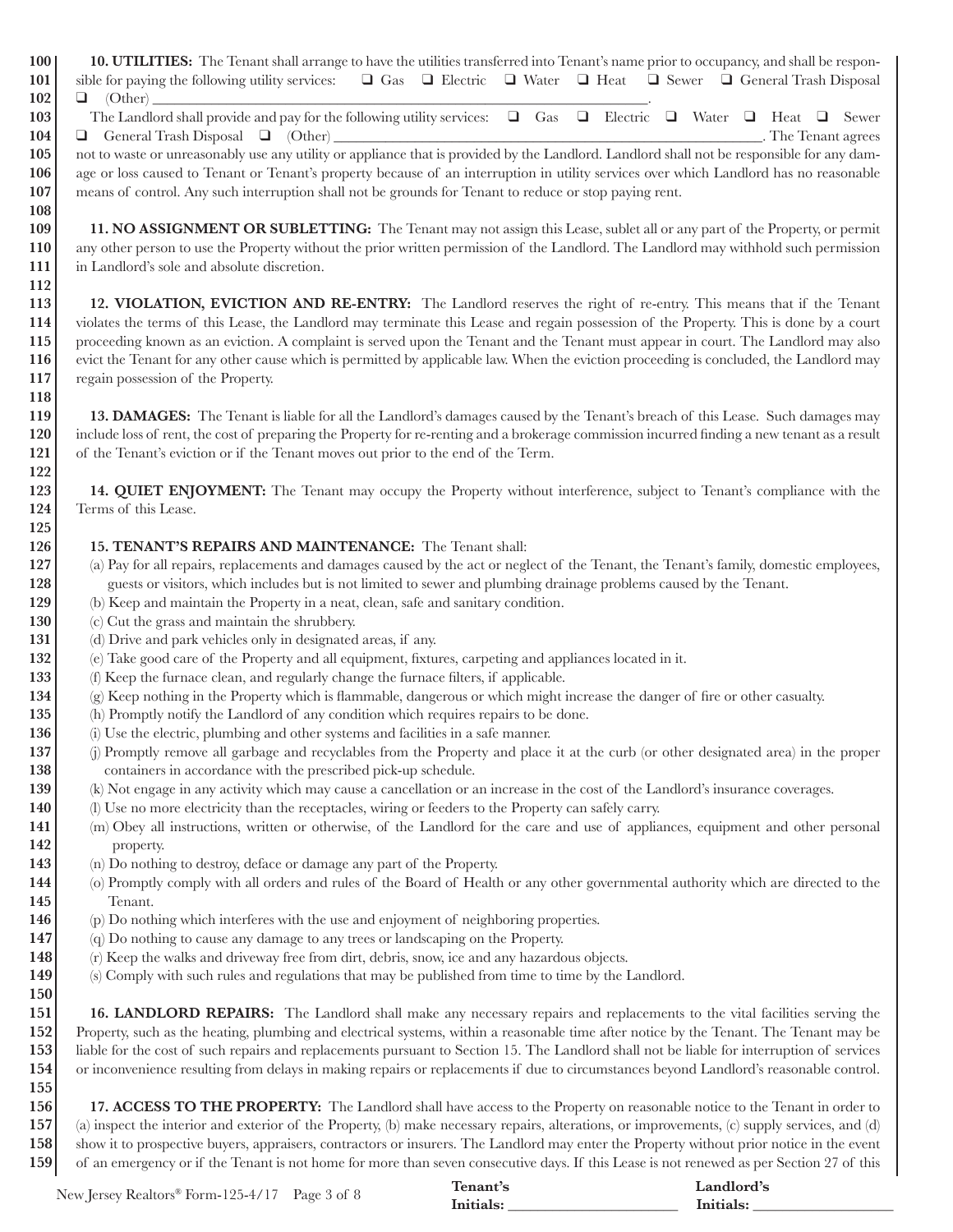**160 161** Lease Agreement, Landlord shall then be allowed access to the Property at any time prior to the end of the Term for showing of Property to prospective tenants.

**163 164 18. NO ALTERATIONS OR INSTALLATION OF EQUIPMENT:** The Tenant may not alter or change the Property without first obtaining Landlord's written consent. By way of example, the Tenant may not:

- **165 166** (a) Install any improvement such as carpeting, paneling, floor tiles, or any other improvement which is nailed or tacked down, cemented or glued in;
- **167** (b) Install any locks or chain guards;

**162**

**179**

**182**

**195**

**206**

**211**

- **168** (c) Wallpaper, affix wall coverings or other permanent type decorations;
- **169** (d) Install or change the electrical, plumbing, heating or air cooling system.

**170 171 172 173 174** When painting (whether interior or exterior), the Tenant must have the Landlord's permission regarding paint colors. All painting must be done in a professional and workmanlike manner. The Tenant shall repair all walls and ceilings which had pictures or fixtures attached, prior to vacating. Any and all changes, additions or improvements made without the Landlord's written consent shall be removed by the Tenant on demand by the Landlord. The Property shall be in substantially the same condition at the end of the Term as it was at the beginning of the Term, reasonable wear and tear excepted.

**175 176 177 178** All permitted changes, additions and improvements shall become the property of the Landlord when completed, shall be fully paid for by the Tenant, and shall remain as part of the Property at the end of the Term of this Lease, unless the Landlord demands that the Tenant remove them. The Tenant shall not allow any construction lien or other claim to be filed against the Property. If any such lien or claim is filed against the Property, the Tenant shall have it promptly removed.

**180 181 19. INSPECTION:** If the municipality requires a continued use inspection or certificate of occupancy prior to occupancy, the Landlord shall be responsible for obtaining such inspections and certificates as well as making the necessary repairs.

**183 184 185 186 187 20. INSURANCE:** The Tenant shall be responsible for obtaining, at Tenant's own cost and expense, a tenant's insurance policy for the Tenant's furniture, furnishings, clothing and other personal property. The Tenant's personal property shall not be the responsibility of the Landlord, and will not be insured by the Landlord. The Tenant's insurance policy must also include liability coverage. Upon request, the Tenant shall periodically furnish Landlord with evidence of Tenant's insurance policy.

**188 189 190 21. FIRE AND OTHER CASUALTY:** Immediate notice shall be given by the Tenant to Landlord of any fire or other casualty which occurs at the Property. If the Property is uninhabitable, Tenant's obligation to pay rent shall cease until the time that the Property is restored by the Landlord. If only a part of the Property is uninhabitable, then the rent shall be adjusted proportionately.

**191 192** If only part of the Property is damaged, the Landlord shall repair the Property within a reasonable period of time. Landlord shall not be obligated to repair or restore any improvements that Tenant has made to the Property.

**193 194** Either party may cancel this Lease if the Property is so damaged by fire or other casualty that the property cannot be repaired within 90 days. The Landlord's determination in such regard shall be final, conclusive and binding on both parties.

The Lease shall end if the Property is totally destroyed. The Tenant shall pay rent to the date of destruction.

**196 197 198** If the fire or other casualty is caused by the act or neglect of the Tenant, the Tenant's family, domestic employees, guests or visitors, the Tenant shall pay for all repairs and other damages.

**199 200 201 202 203 22. LIABILITY OF LANDLORD AND TENANT:** The Landlord is not legally responsible for any loss, injury or damage to any person or property unless such loss, injury or damage is directly caused by the Landlord's negligence. The Tenant is legally responsible for loss, injury or damage to any person or property caused by the negligence of the Tenant, the Tenant's family members, domestic employees, guests or visitors.

**204 205 23. PETS:** No dogs, cats or other pets shall be permitted on the Property without the prior written consent of the Landlord, which the Landlord may withhold in the Landlord's sole and absolute discretion.

**207 208 209 210 24. NOTICES:** All notices given under this Lease must be in writing in order to be effective. Delivery of notices may not be refused. If any notice is refused, it shall be considered to have been effectively given. Notices shall be given by (a) personal delivery, or (b) certified mail, return receipt requested, unless applicable law requires a different means of notice. Notices to the Landlord shall be at the address on the first page of this Lease, and to the Tenant at the Property.

**212 213 214 25. NO WAIVER:** The Landlord's failure to enforce any obligation of the Tenant contained in this Lease in any one instance shall not prevent the Landlord from enforcing the obligation at a later time.

**215 216 217 26. SEVERABILITY:** If any term or condition of this Lease is contrary to law, the remainder of the Lease shall be unaffected and shall continue to be binding upon the parties.

**218 219 27. RENEWAL OF LEASE:** The Tenant must be offered a renewal of this Lease by the Landlord, unless the Landlord has good cause not to do so under applicable law. Reasonable changes may be included in the renewal Lease. Not less than \_\_\_\_\_\_\_\_\_\_\_ days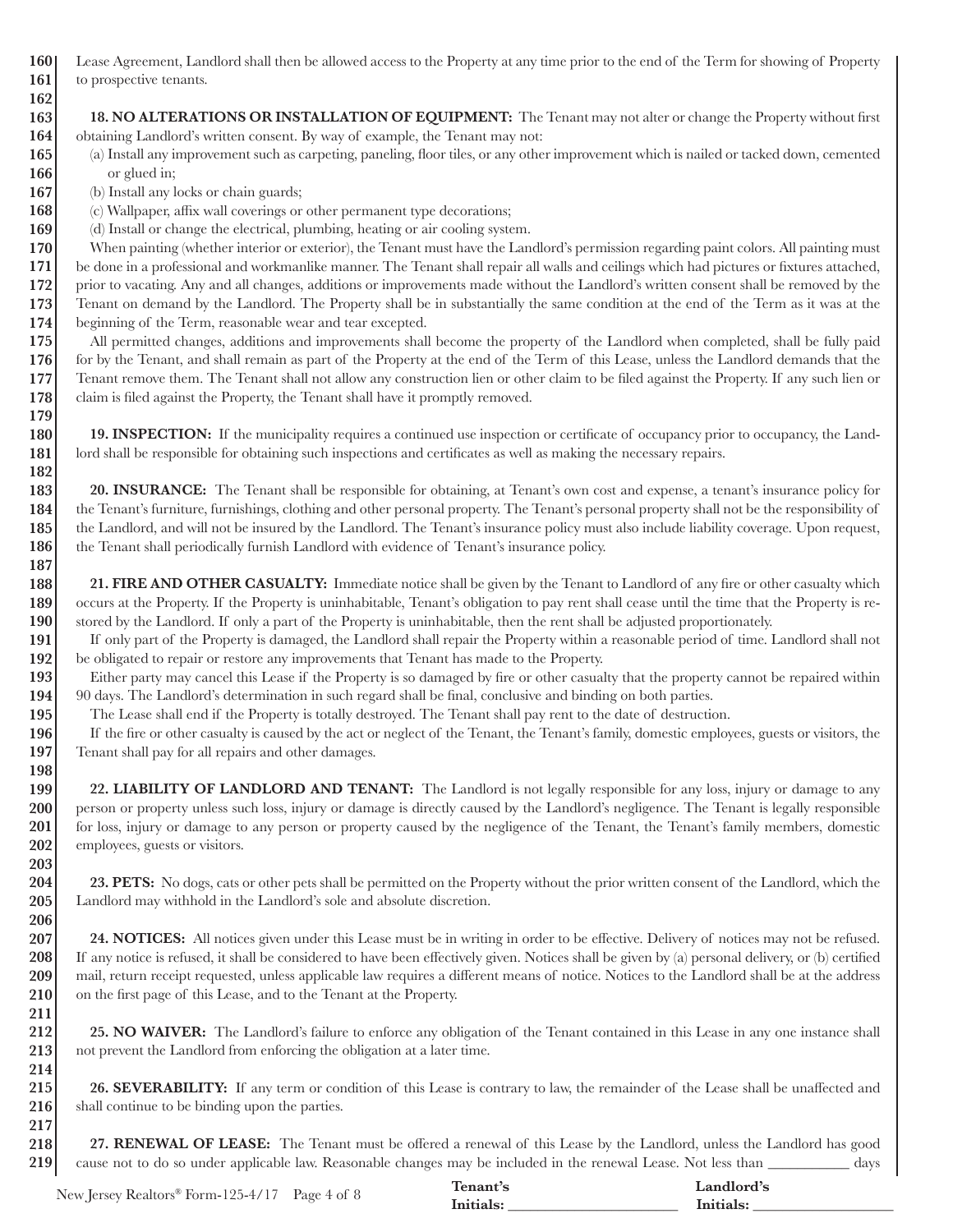**220 221 222 223 224 225** before the expiration of the Term of this Lease, the Landlord shall notify the Tenant of the proposed terms for the renewal Lease. Within \_\_\_\_\_\_\_\_\_\_\_ days after the Tenant receives the Landlord's renewal notice, Tenant shall notify Landlord whether Tenant accepts or rejects the proposed renewal Lease. If the Tenant does not notify the Landlord of Tenant's acceptance, then the Landlord's proposal shall be considered to have been rejected. If the Tenant does not accept the renewal Lease, the Tenant must vacate the Property at the end of the Term.

**28. FURNITURE:** If the Property is leased in furnished condition, or if the Landlord leaves personal property to be used by the Tenant, the Tenant shall maintain the furniture and furnishings in good condition and repair. A list of such items shall be attached to this Lease and signed by the Landlord and the Tenant.

**29. END OF TERM:** At the end of the Term, the Tenant shall (a) leave the Property clean, (b) remove all of the Tenant's property, (c) repair any damage including that caused by moving, (d) make arrangements for final utility readings and pay all final utility bills and (e) vacate the Property and return it with all keys to the Landlord in the same condition as it was at the beginning of the Term, except for normal wear and tear.

**30. ASSOCIATION BYLAWS, RULES AND REGULATIONS:** If Property is subject to any Association Bylaws and Rules and Regulations, Tenant agrees to comply with such Association Bylaws and Rules and Regulations including any amendments.

**31. BINDING:** This Lease is binding on the Landlord and the Tenant and all parties who lawfully succeed to their rights and responsibilities.

**32. ENTIRE AGREEMENT:** This Lease contains the entire agreement of the Landlord and Tenant. No representations have been made by the Landlord or its real estate broker or agents except as set forth in this Lease. This Lease can only be changed in writing by an agreement signed by both the Landlord and the Tenant.

### **33. ATTORNEY REVIEW CLAUSE:**

### **(1) Study by Attorney.**

**260**

**264**

**248 249 250** The Tenant or the Landlord may choose to have an attorney study this Lease. If an attorney is consulted, the attorney must complete his or her review of the Lease within a three-day period. This Lease will be legally binding at the end of this three-day period unless an attorney for the Tenant or the Landlord reviews or disapproves of the Lease.

#### **251 (2) Counting the Time.**

**252 253 254** You count the three days from the date of delivery of the signed Lease to the Tenant and the Landlord. You do not count Saturdays, Sundays or legal holidays. The Tenant and the Landlord may agree in writing to extend the three-day period for attorney review.

#### **(3) Notice of Disapproval.**

**255 256 257 258 259** If an attorney for the Tenant or Landlord reviews and disapproves of this Lease, the attorney must notify the Broker(s) and the other party named in this Lease within the three-day period. Otherwise this Lease will be legally binding as written. The attorney must send the notice of disapproval to the Broker(s) by fax, email, personal delivery, or overnight mail with proof of delivery. Notice by overnight mail will be effective upon mailing. The personal delivery will be effective upon delivery to the Broker's office. The attorney may also, but need not, inform the Broker(s) of any suggested revision(s) in the Lease that would make it satisfactory.

**261 262 263 34. BROKER'S COMMISSION:** The Broker's Commission is earned, due and payable upon signing of a fully executed Lease Agreement and satisfaction of the Attorney Review Period set forth in Section 33 of this Lease. The Commission shall be paid by the  $\Box$  Landlord in accord with previously executed Listing Agreement.

| <b>Listing Broker</b> |             |            |
|-----------------------|-------------|------------|
|                       |             |            |
| Address               |             | Telephone# |
|                       |             |            |
| Email Address         | Cell Phone# | Fax#       |
|                       |             |            |
| Participating Broker  |             | Commission |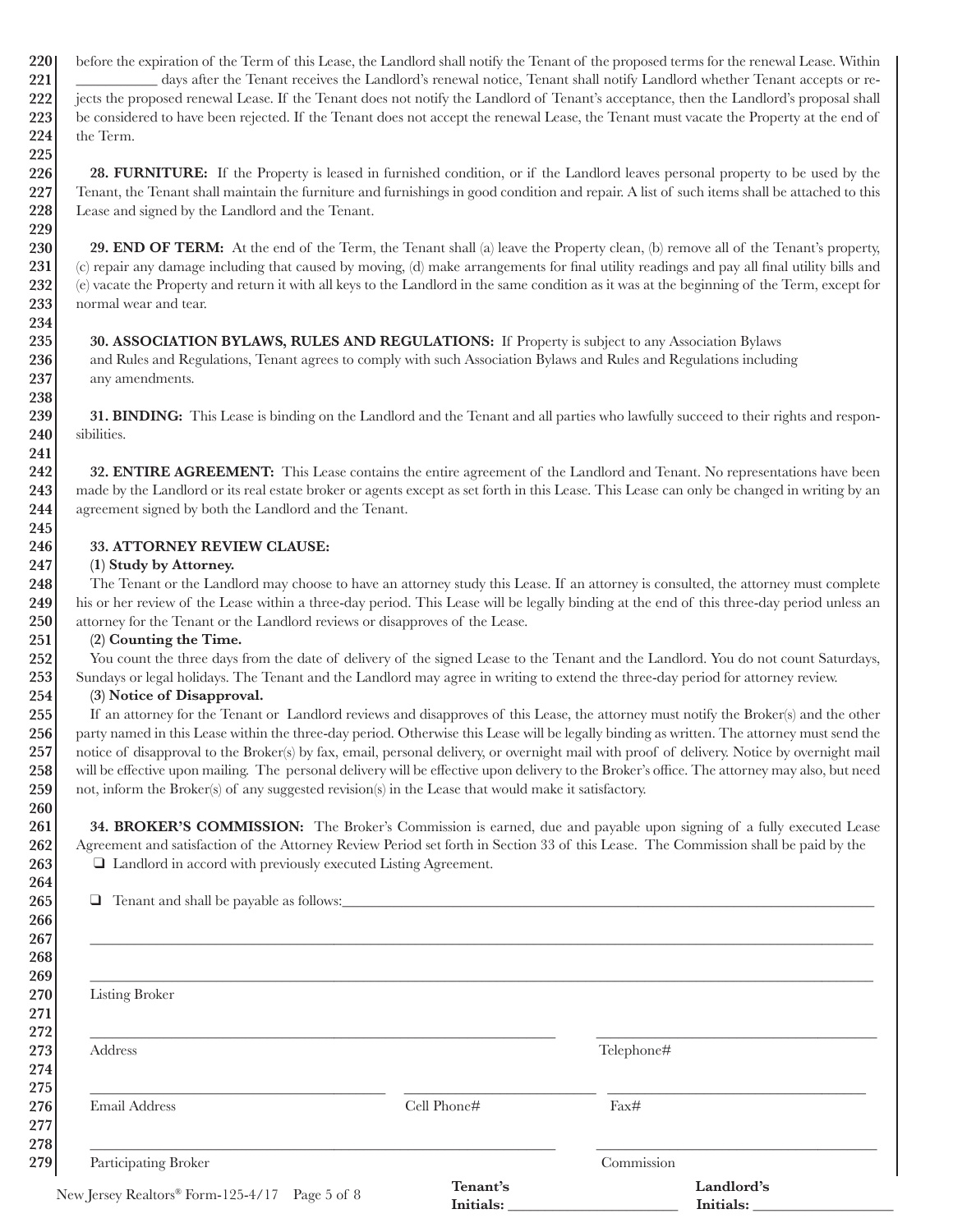| Address                                                                                                                                                                                                                                                                                                                                                                                                                                                                                                                                   |                                                                                                                                       | Telephone #      |                                                                |
|-------------------------------------------------------------------------------------------------------------------------------------------------------------------------------------------------------------------------------------------------------------------------------------------------------------------------------------------------------------------------------------------------------------------------------------------------------------------------------------------------------------------------------------------|---------------------------------------------------------------------------------------------------------------------------------------|------------------|----------------------------------------------------------------|
| Email Address                                                                                                                                                                                                                                                                                                                                                                                                                                                                                                                             | Cell Phone#                                                                                                                           | Fax#             |                                                                |
| 35. LEAD-BASED PAINT DOCUMENT ACKNOWLEDGMENT: (Applies to dwellings built before 1978)<br>The Tenant acknowledges receipt of the EPA pamphlet, "Protect Your Family From Lead In Your Home". Moreover, a copy of the<br>document entitled, "Disclosure of Information on Lead-Based Paint and Lead-Based Paint Hazards" has been fully completed, signed by<br>Tenant, Landlord and Broker(s) and is appended to and made a part of this Agreement.                                                                                       |                                                                                                                                       |                  |                                                                |
| 36. WINDOW GUARD NOTIFICATION:                                                                                                                                                                                                                                                                                                                                                                                                                                                                                                            |                                                                                                                                       |                  |                                                                |
| THE OWNER (LANDLORD) IS REQUIRED BY LAW TO PROVIDE, INSTALL AND MAINTAIN WINDOW GUARDS<br>IN THE APARTMENT IF A CHILD OR CHILDREN 10 YEARS OF AGE OR YOUNGER IS, OR WILL BE, LIVING IN<br>THE APARTMENT OR IS, OR WILL BE, REGULARLY PRESENT THERE FOR A SUBSTANTIAL PERIOD OF TIME<br>IF THE TENANT GIVES THE OWNER (LANDLORD) A WRITTEN REQUEST THAT THE WINDOW GUARDS BE IN-                                                                                                                                                           |                                                                                                                                       |                  |                                                                |
| STALLED. THE OWNER (LANDLORD) IS ALSO REQUIRED, UPON THE WRITTEN REQUEST OF THE TENANT, TO<br>PROVIDE, INSTALL AND MAINTAIN WINDOW GUARDS IN THE HALLWAYS TO WHICH PERSONS IN THE TEN-<br>ANT'S UNIT HAVE ACCESS WITHOUT HAVING TO GO OUT OF THE BUILDING. IF THE BUILDING IS A CONDO-<br>MINIUM, COOPERATIVE OR MUTUAL HOUSING BUILDING, THE OWNER (LANDLORD) OF THE APARTMENT                                                                                                                                                           |                                                                                                                                       |                  |                                                                |
| IS RESPONSIBLE FOR INSTALLING AND MAINTAINING WINDOW GUARDS IN THE APARTMENT AND THE AS-<br>SOCIATION IS RESPONSIBLE FOR INSTALLING AND MAINTAINING WINDOW GUARDS IN HALLWAY WINDOWS.<br>WINDOW GUARDS ARE ONLY REQUIRED TO BE PROVIDED IN FIRST FLOOR WINDOWS WHERE THE WINDOW                                                                                                                                                                                                                                                           |                                                                                                                                       |                  |                                                                |
| SILL IS MORE THAN SIX FEET ABOVE GRADE OR THERE ARE OTHER HAZARDOUS CONDITIONS THAT MAKE<br>INSTALLATION OF WINDOW GUARDS NECESSARY TO PROTECT THE SAFETY OF CHILDREN.                                                                                                                                                                                                                                                                                                                                                                    |                                                                                                                                       |                  |                                                                |
| 37. MEGAN'S LAW STATEMENT:<br>UNDER NEW JERSEY LAW, THE COUNTY PROSECUTOR DETERMINES WHETHER AND HOW TO PROVIDE<br>NOTICE OF THE PRESENCE OF CONVICTED SEX OFFENDERS IN AN AREA. IN THEIR PROFESSIONAL CAPACI-                                                                                                                                                                                                                                                                                                                            |                                                                                                                                       |                  |                                                                |
| TY, REAL ESTATE LICENSEES ARE NOT ENTITLED TO NOTIFICATION BY THE COUNTY PROSECUTOR UNDER<br>MEGAN'S LAW AND ARE UNABLE TO OBTAIN SUCH INFORMATION FOR YOU. UPON CLOSING, THE COUNTY<br>PROSECUTOR MAY BE CONTACTED FOR SUCH FURTHER INFORMATION AS MAY BE DISCLOSABLE TO YOU.                                                                                                                                                                                                                                                            |                                                                                                                                       |                  |                                                                |
| 38. CONSUMER INFORMATION STATEMENT ACKNOWLEDGMENT: By signing below, the Landlord and Tenant ac-<br>knowledge they received the Consumer Information Statement on New Jersey Real Estate Relationships from the brokerage firms in-                                                                                                                                                                                                                                                                                                       |                                                                                                                                       |                  |                                                                |
| volved in this transaction prior to the first showing of the Property.                                                                                                                                                                                                                                                                                                                                                                                                                                                                    |                                                                                                                                       |                  |                                                                |
| 39. DECLARATION OF LICENSEE BUSINESS RELATIONSHIP(S):                                                                                                                                                                                                                                                                                                                                                                                                                                                                                     |                                                                                                                                       |                  |                                                                |
| A.<br><b>AND</b><br>AS ITS AUTHORIZED REPRESENTATIVE(S) ARE WORKING IN THIS TRANSACTION AS (choose one)<br>□ LANDLORD'S AGENTS               TENANT'S AGENTS            DISCLOSED DUAL AGENTS            TRANSACTION BROKERS.                                                                                                                                                                                                                                                                                                             |                                                                                                                                       |                  | $\mathbf{firm})$<br>of<br>(name)<br>$(name(s)$ of licensee(s)) |
| <b>B. INFORMATION SUPPLIED BY</b><br>THAT IT IS<br><b>HAS</b><br><b>INDICATED</b><br>□LANDLORD'S AGENT ONLY □ TENANT'S AGENT ONLY □ DISCLOSED DUAL AGENT □ TRANSACTION BROKER.                                                                                                                                                                                                                                                                                                                                                            | <u> 1989 - Johann Barn, mars and de Branch Barn, mars and de Branch Barn, mars and de Branch Barn, mars and de Br</u><br>OPERATING IN | THIS TRANSACTION | (name of other firm)<br>AS<br>$\mathbf A$<br>(choose)<br>one)  |
| 40. ACKNOWLEDGMENT OF TRUTH IN RENTING STATEMENT: (Applies to all Tenants with a rental term of at                                                                                                                                                                                                                                                                                                                                                                                                                                        |                                                                                                                                       |                  |                                                                |
| least one month living in residences with more than two dwelling units or more than three if the Landlord occupies<br>one.) By signing below, Tenant acknowledges receipt of the booklet, "Truth In Renting - A guide to the rights and responsibilities of<br>residential tenants and landlords in New Jersey".                                                                                                                                                                                                                          |                                                                                                                                       |                  |                                                                |
| 41. SMOKE DETECTORS, CARBON MONOXIDE ALARM AND PORTABLE FIRE EXTINGUISHER COMPLIANCE:<br>The Certificate of smoke detectors, carbon monoxide alarm and portable fire extinguisher compliance (CSDCMAPFEC), as required by<br>law, shall be the responsibility of the Landlord. If such alarms are battery operated, the Tenant shall be responsible for their maintenance.                                                                                                                                                                |                                                                                                                                       |                  |                                                                |
| 42. PRIVATE WELL TESTING: (This section is applicable if the Property's potable water supply is provided by a<br>private well for which testing of the water is not required by any State law other than the Private Well Testing Act (the<br>"Act" - N.J.S.A. 58:12A-26 to 37). By March 14, 2004, and at least once every five years thereafter, the Landlord is required to test the<br>potable water supply for the Property in accordance with the Act. Within thirty (30) days after receiving the test results, the Landlord shall |                                                                                                                                       |                  |                                                                |
| New Jersey Realtors® Form-125-4/17 Page 6 of 8                                                                                                                                                                                                                                                                                                                                                                                                                                                                                            | Initials:                                                                                                                             | Tenant's         | Landlord's<br>Initials:                                        |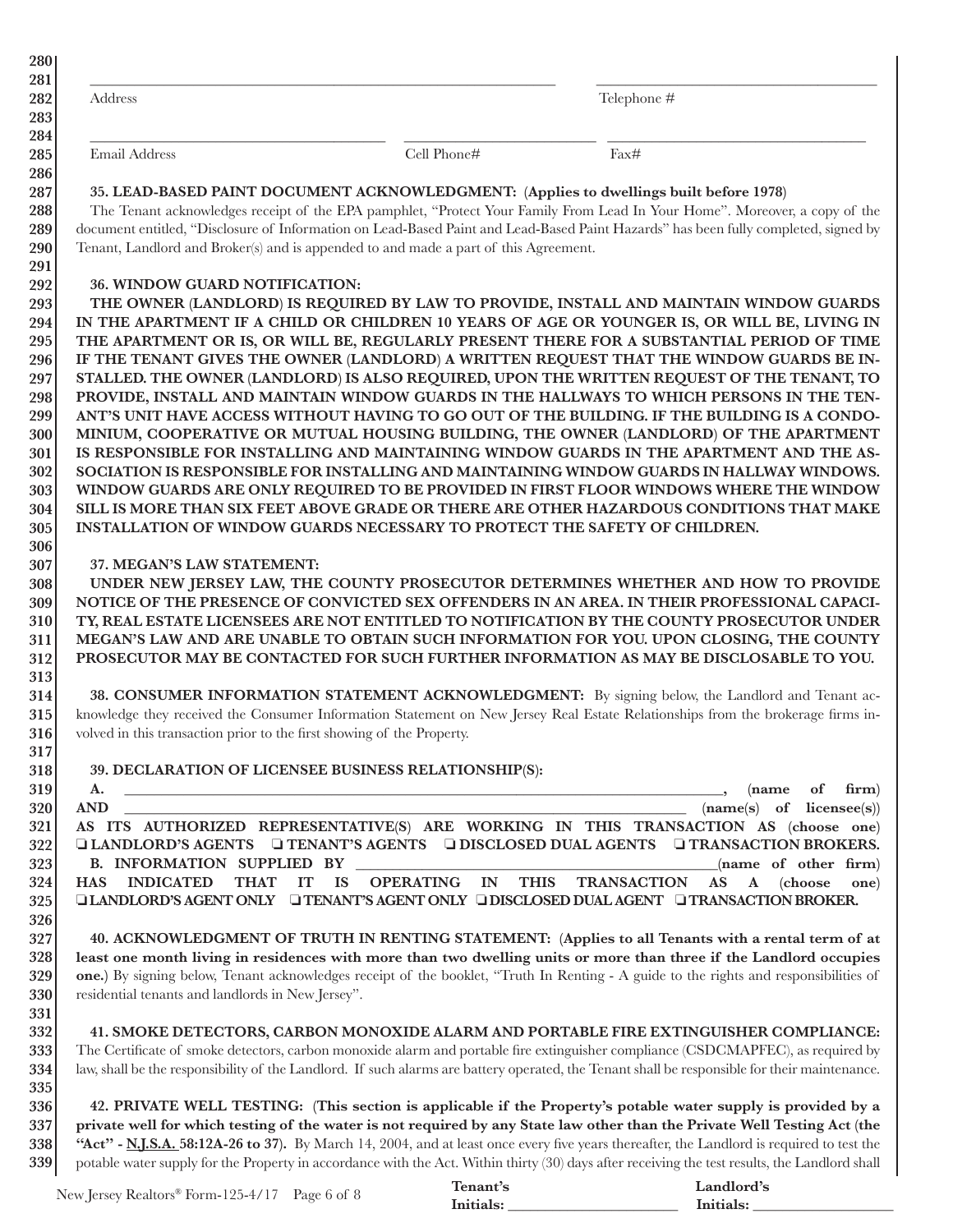provide a written copy thereof to the Tenant. Also, the Landlord is required to provide a written copy of the most recent test results to any new tenant at the Property. If the Property is for "seasonal use or rental," the Landlord shall either post the tests results in a readily visible location inside of the Property or provide a written copy thereof to the tenant. A "seasonal use or rental" means use or rental for a term of not more than 125 consecutive days for residential purposes by a person having a permanent place of residence elsewhere. By signing below, Tenant acknowledges receipt of a written copy of the test results, or in the case of a seasonal rental, if it has not received the test results, acknowledges the posting thereof inside of the Property in accordance with the Act.

## **43. SECURITY CAMERAS:**

 If there are any security cameras on the Property, including but not limited to what often are called "nanny cams" or other video or audio taping equipment, the Landlord represents that the security cameras will be disabled and not functioning during the Term of this Lease unless only the Tenant has the use of the security cameras and neither the Landlord nor any other party has access to or the use of it. The Landlord acknowledges that any use or access to the security system by the Landlord or any other party during the tenancy may constitute an invasion of privacy of the Tenant and subject the Landlord to civil damages and criminal charges. Specifically excluded from this Section are such security cameras in multi-family housing that are in common areas, such as common hallways, the exterior of the building(s), entrance ways to the building(s), common laundry rooms, or common parking lots or garages.

**44. MEGAN'S LAW REGISTRY:** Tenant is notified that New Jersey law establishes an Internet Registry of Sex Offenders that may be accessed at www.njsp.org.

**45. OTHER LEASE PROVISIONS, IF ANY:**